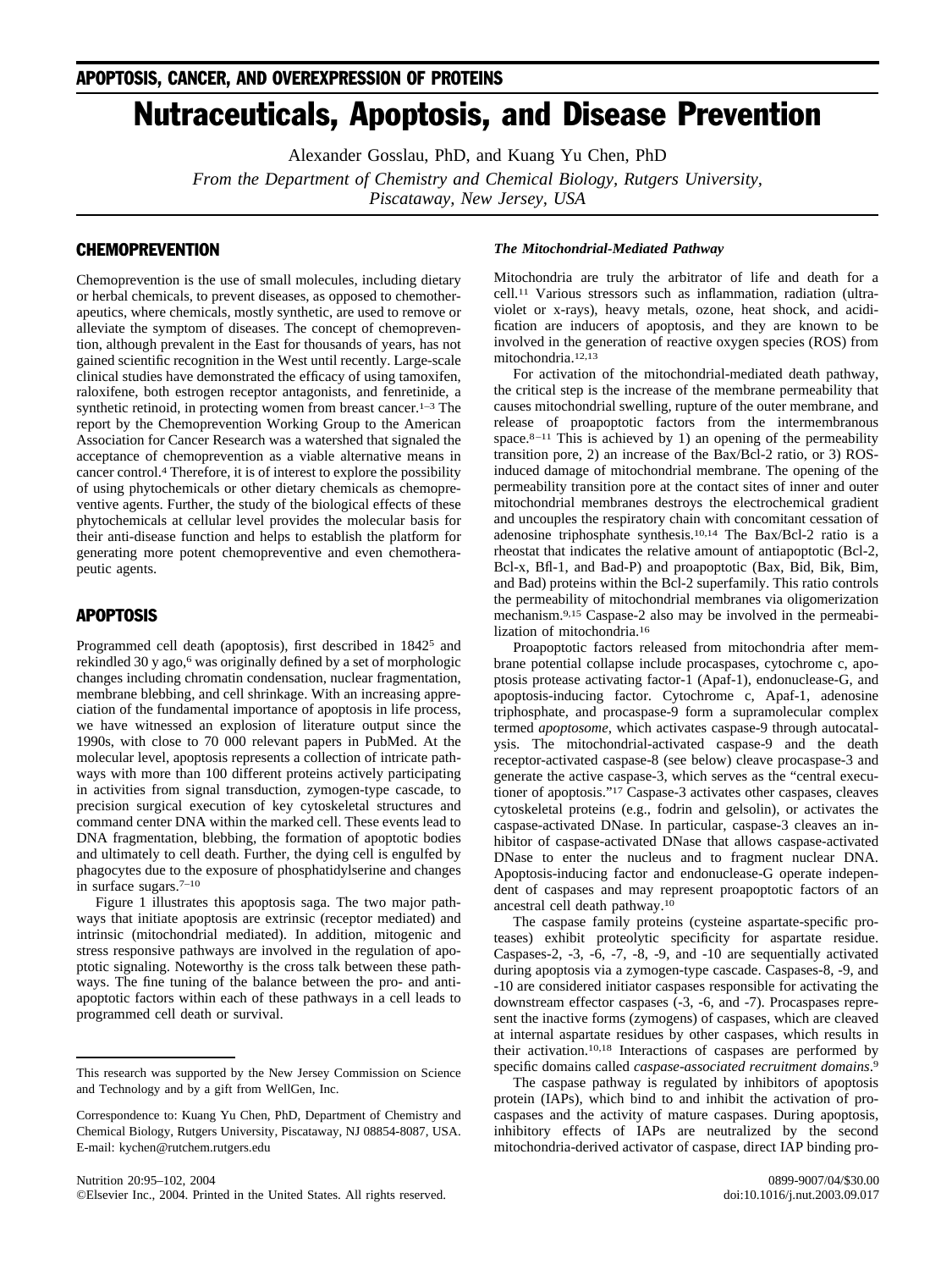<span id="page-1-0"></span>

FIG. 1. Apoptotic signaling network. Proapoptotic and antiapoptotic (or proto-oncogenic) components are indicated. Precursors for proapoptotic factors are also indicated. The mechanism of activation and inhibition is explained in the text. AIF, apoptosis-inducing factor; AP-1, activator protein-1; Apaf-1, apoptosis protease activating factor-1; ASK1 apoptosis signal-regulating kinase-1; Bad-P, phosphorylated Bad; CAD, caspase-activated DNase; Caspases, cysteine aspartate-specific proteases; DIABLO, direct IAP binding protein with low pI; Endo G, endonuclease-G; ERK, extracellular-regulated protein kinase; FADD, Fas-associated protein with death domain; FasL, Fas ligand; FLIP, FADD-like interleukin-1 $\beta$ –converting enzyme inhibitory protein; GFR, growth factor receptors; Hsp70 and Hsp27, heat shock proteins 70 and 27; HtrA2/Omi, high-temperature requirement protein-A2; IAPs, inhibitors of apoptosis protein; ICAD, inhibitor of CAD; IkB, NFkB inhibitory protein; IKKs, IkB kinases; MAPK, mitogen-activated protein kinase; NFkB, nuclear factor  $\kappa$ B; PI3K, phosphoinositide 3-kinase; PTEN, phosphatase and tensin homolog deleted on chromosome 10; PTP, permeability transition pore; ROS, reactive oxygen species; SAPK, stress-activated protein kinase; Smac, second mitochondria-derived activator of caspase; tBid, truncated form of twice a day; TNFR, tumor necrosis factor receptor.

tein with low pI, and/or high-temperature requirement protein-A2, which are released from mitochondria.

Activation of second mitochondria-derived activator of caspase, direct IAP binding protein with low pI, and/or hightemperature requirement protein-A2 represents another layer of regulation of the apoptotic program. Another mechanism of regulation is performed by heat-shock proteins 70 and 27, which bind to Apaf-1 and cytochrome-c, respectively, and block apoptosome formation and thus block the mitochondrial-mediated apoptosis[.19](#page-5-0) Other factors such as acyl coenzyme A–binding protein and polypyrimidine tract-binding protein released from mitochondria also may play certain role in apoptosis[.10](#page-4-0)

Interestingly, mitochondria may be composed of a network called *mitochondrial reticulum*[20](#page-5-0) rather than of single ellipsoid organelles. There is increasing evidence that various mammalian cells contain a mitochondrial reticulum[,20,21](#page-5-0) which may favor a progressive signaling of apoptosis. Besides mitochondria, other organelles such as endoplasmic reticulum may play an active role in apoptosis due to caspase-12 activation[.22](#page-5-0)

## *The Death Receptor Pathway*

The cell surface death receptors belong to the superfamily of tumor necrosis factor receptors and are activated by tumor necrosis factor family ligands.<sup>23,24</sup> The well-characterized APO-1 receptor (also called Fas or CD95) is activated by binding of Fas ligand, which leads to its trimerization and the recruitment of Fas-associated protein with death domain. These conformational changes result in binding of procaspases-8 and -10 to a supramolecular complex called *death-inducing signaling complex*. Fas ligand, Fasassociated protein with death domain, and caspase-8 form a deathinducing signaling complex via the interactions between the death effector domains of these proteins. Caspase-8 in turn activates caspase-3, the caspase executioner. Caspase-8 activation can be blocked by Fas-associated protein with death domain–like interleukin-1 $\beta$ –converting enzyme inhibitory protein (FLIP).<sup>25</sup> Conversely, caspase-8 can also activate Bid, a proapoptotic member of the Bcl-2 family, by converting it to its truncated form[.10,15](#page-4-0)

### *Other Extrinsic Pathways*

Mitotic or stress-activated pathways such as the extracellularregulated protein kinase (ERK) and Akt, or stress-activated protein kinase (SAPK) and p38, play roles in apoptosis. Extracellularregulated protein kinase is an isoform of mitogen-activated protein kinase, which is activated predominantly by mitogens but also by ROS[.26](#page-5-0) Activation of growth factor receptors lead to the activation of the Ras-Raf-MEK-extracellular-regulated protein kinase cascade, which is involved in activation of different transcription factors such as activator protein-1 and others[.26,27](#page-5-0) The receptor pathway leading to activation of Akt via Ras and phosphoinositide 3-kinase (PI3K) may result in the suppression of apoptosis because Akt is involved in phosphorylation of Bad to its antiapoptotic isoform, Bad-P[.10,27,28](#page-4-0) Block of the PI3K/Akt pathway may be achieved via the action of the phosphatase and tensin homolog deleted on chromosome 10, a cellular antagonist of PI3K[.29](#page-5-0)

Nuclear factor  $\kappa$ B (NF- $\kappa$ B), an important stress trans-acting factor, may play an antiapoptotic role.  $NF - \kappa B$  is activated through phosphorylation of NF-<sub>K</sub>B inhibitory protein by kinases of the inhibitory protein and its subsequent proteolysis by protea-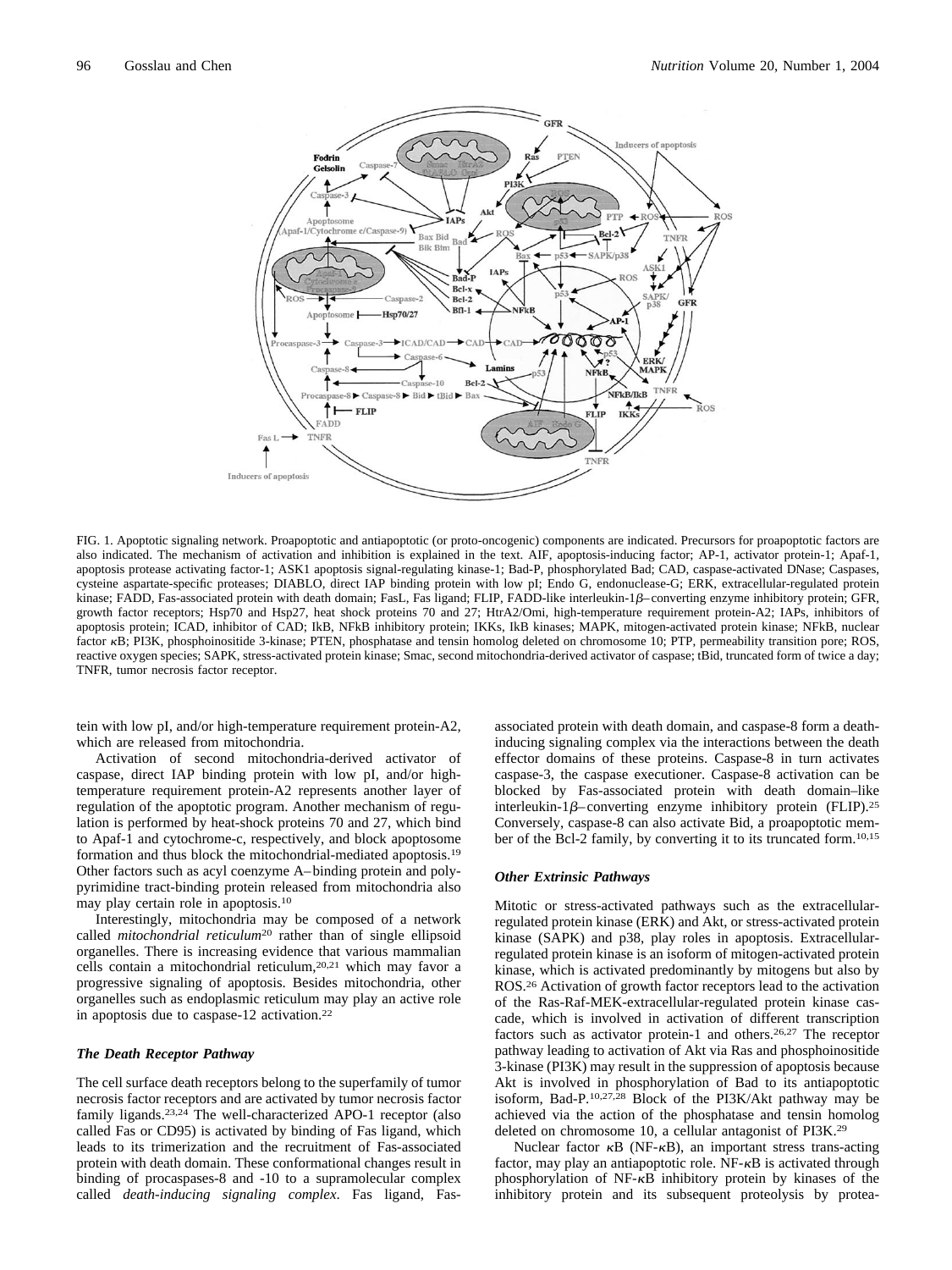somes.<sup>30,31</sup> NF- $\kappa$ B induces antiapoptotic genes such as FLIP, IAP, Bcl-x, and Bfl-1 and suppresses the proapoptotic gene Bax.<sup>31</sup> However, the picture is still fuzzy because NF- $\kappa$ B activity has been correlated with the activation of apoptosis-associated genes such as Fas ligand and p53[.27,32](#page-5-0)

The stress-activated members of the mitogen-activated protein kinase family such as SAPK and p38 are activated by ROS or inflammatory signals, which then activate kinases such as apoptosis signal-regulating kinase-1 (ASK-1). Apoptosis signalregulating kinase-1 can activate both SAPKs through activation of stress-activated protein kinase/extracellular-signal regulated kinase kinase 1 (SEK1) and the p38s through mitogen-activated protein kinase kinase 3 (MKK3) and MKK6. SAPK and p38 may be involved in apoptosis due to their role in the activation of activator protein-1, an important transactivator not only for proapoptotic genes such as tumor necrosis factor- $\alpha$  and Fas ligand but also for proto-oncogenes[.26,33,34](#page-5-0)

## *The Unique p53*

P53 is considered to be "a cellular gatekeeper for growth and division" by controlling critical cell cycle checkpoints[.35](#page-5-0) P53 mediates apoptosis through activation of APO-1/Fas and other death receptors and/or up- and downregulation of Bax and Bcl-2, respectively[.36,37](#page-5-0) P53 is also involved in mitochondrial ROS generation, which may cause the release of apoptotic factors.<sup>38-40</sup> ROS in turn is involved in the activation of stress responsive pathways such as p38/SAPK. ROS may inhibit Bcl-2 and activate p53[.27](#page-5-0)

## APOPTOSIS AND DISEASE

Apoptosis is involved in a whole array of normal physiologic processes, including immune defense, tissue homeostasis, and development, and any tilt of the balance between life and death within an organism can lead to disease. Thus, the loss of essential cells of postmitotic tissues due to enhanced cell death may play an important role in a number of functional deficiencies and degenerative diseases such as Alzheimer's disease, Parkinson's disease, Huntington's disease, multiple sclerosis, myocardial infarction, arteriosclerosis, chronic inflammation, rheumatoid arthritis, sterility, or cataract[.41–44](#page-5-0) However, apoptosis can be considered a proactive self-defense mechanism of a living organism to weed out dysfunctional cells such as the precursors of metastatic cancer cells without creating secondary oxidative stress due to inflammation.<sup>45</sup>

Indeed, defect in apoptosis mechanism is recognized as an important cause of carcinogenesis[.31](#page-5-0) A dysregulation of proliferation alone is not sufficient for cancer formation; a suppression of apoptotic signaling is needed[.29,31](#page-5-0) Cancer cells acquire resistance to apoptosis by overexpression of antiapoptotic proteins (Bcl-2, IAPs, and FLIP) and/or by the downregulation or mutation of proapoptotic proteins (Bax, Apaf-1, caspase-8, and death receptors). Overexpression of antiapoptotic Bcl-2 and Bcl-xL probably occurs in more than 50% of all cancers,<sup>31</sup> e.g., in prostate cancer cells[.46](#page-5-0) Moreover, many cancers show pathologic overexpression of FLIP (e.g., in stomach cancer<sup>47</sup>) and IAPs (e.g., in gastric cance[r48\)](#page-5-0), which interferes with apoptosis induction at the level of the death receptors and caspases, respectively[.9,29](#page-4-0) According to its role in induction or suppression of antiapoptotic (FLIP, IAP, Bcl-x, and Bfl-1) or proapoptotic  $(Bax)$  factors,<sup>31</sup> a hyperactivity of  $NF-\kappa B$  is observed in certain cancers,<sup>49</sup> which suggests an antiapoptotic role of NF- $\kappa$ B. In fact, inhibiting NF- $\kappa$ B activity results in enhanced apoptosis by chemotherapy[.50](#page-5-0)

Because chemotherapy and irradiation act primarily by inducing apoptosis of body cells, both normal and malignant, a defect in the apoptotic pathway may increase the resistance of cancer cells to these treatments. Alternatively, tumor resistance to apoptosis is due to inactivation of proapoptotic genes. Enhanced mutation rates of Bax, Apaf-1, and caspase-8 have been found in various types of cancer. Moreover, death receptors are downregulated, mutated, or inactivated in many tumors[.29](#page-5-0) Lack of Fas ligand–mediated killing has been linked to in vivo tumor promotion of lung cancer in mouse[.51](#page-5-0) Another mechanism of suppression of death receptor– mediated apoptosis in cancers might be the expression of soluble receptors that act as competitive inhibitors for ligands of the tumor necrosis factor family. Elevated levels of those receptors have been found in the sera of cancer patients[.29](#page-5-0)

On the one hand, p53 play a central role in apoptosis of cancer cells because p53 mutations increase the resistance to chemotherapy[,52,53](#page-5-0) possibly due to a decrease of Bax[.36](#page-5-0) On the other hand, reintroduction of p53 into p53 mutant tumor cells can result in apoptosis by chemotherapy, which underscores the apoptotic function of p53[.50](#page-5-0) In addition, the PI3K/AKT pathway may be hyperactivated in some tumors because Ras, the catalytic subunit of PI3K, and Akt are overexpressed in several cancers. In contrast, phosphatase and tensin homolog deleted on chromosome 10, the cellular antagonist of PI3K, is frequently downregulated in various cancer types.<sup>29,50</sup>

Strategies to overcome apoptosis resistance in cancer cells may include treatment with or upregulation of proapoptotic factors (e.g., caspases, apoptosis-inducing factor, endonucleases, Apaf-1, cytochrome-c, Bax, Bid, p53, death receptors and/or its ligands, apoptosis signal-regulating kinase-1, second mitochondria-derived activator of caspase/direct IAP binding protein with low pI, high-temperature requirement protein-A2, phosphatase and tensin homolog deleted on chromosome 10) and/or inhibition or downregulation of antiapoptotic factors (e.g., Bcl-2, Bcl-xL, Bfl-1, IAPs, heat-shock proteins 70 and 27, Akt,  $NF- $\kappa$ B)$ .<sup>29,31</sup>

## NEUTRACEUTICALS AND APOPTOSIS

Nutraceuticals, mostly phytochemicals derived from dietary or medicinal plants such as soya bean, garlic, ginger, tea, and others, may have chemopreventive activity, as suggested by epidemiologic and animal model studies. Their ability to reduce cancer incidence in these studies is likely related to apoptosis. The potential of using nutraceuticals as chemopreventive reagents has prompted a surge of in vitro study of their biological effects in cultured human cells. In this section, we review the recent studies on the effects of nutraceuticals in cultured human cells, in particular apoptosis. Due to the vast amount of information in the literature, we cannot cover all nutraceuticals. We selected phytochemicals that belong to the following structural classes: carotenoids, flavonoids, stilbenes, sulfur-containing compounds, or other phenolic compounds.

## *Carotenoids*

Recent epidemiologic studies have shown good correlation between dietary intake of tomato and reduced risk of cancer and cardiovascular diseases[.54](#page-5-0) Tomato is rich in various carotenoids. Lycopene [\(Figure 2A\)](#page-3-0) is the precursor of  $\beta$ -carotene in tomato, which accumulates after the lycopene cyclase gene is downregulated during ripening.<sup>55</sup> Lycopene and  $\beta$ -carotene can induce apoptosis in prostate cancer cells<sup>56</sup> and malignant lymphoblast cells<sup>57</sup> at a concentration range of 3 to 30  $\mu$ M within 24 h. The carotenoid-induced apoptosis shows typical DNA fragmentation, poly ADP-ribose polymerase (PARP) cleavage, and caspase-3 activation[.57](#page-5-0)

However, in the case of insulin-like growth factor-1–stimulated growth of MCF-7 mammary cancer cells, the inhibitory effect of lycopene may be independent of apoptosis[.58](#page-5-0) Although it is certain that carotenoids have antiproliferative activity, it is unclear what the direct molecular targets of lycopene and  $\beta$ -carotene are.  $\beta$ -Carotene has been shown to affect NF- $\kappa$ B binding activity,<sup>59</sup> whereas lycopene causes an increase in connexin-43 mRNA and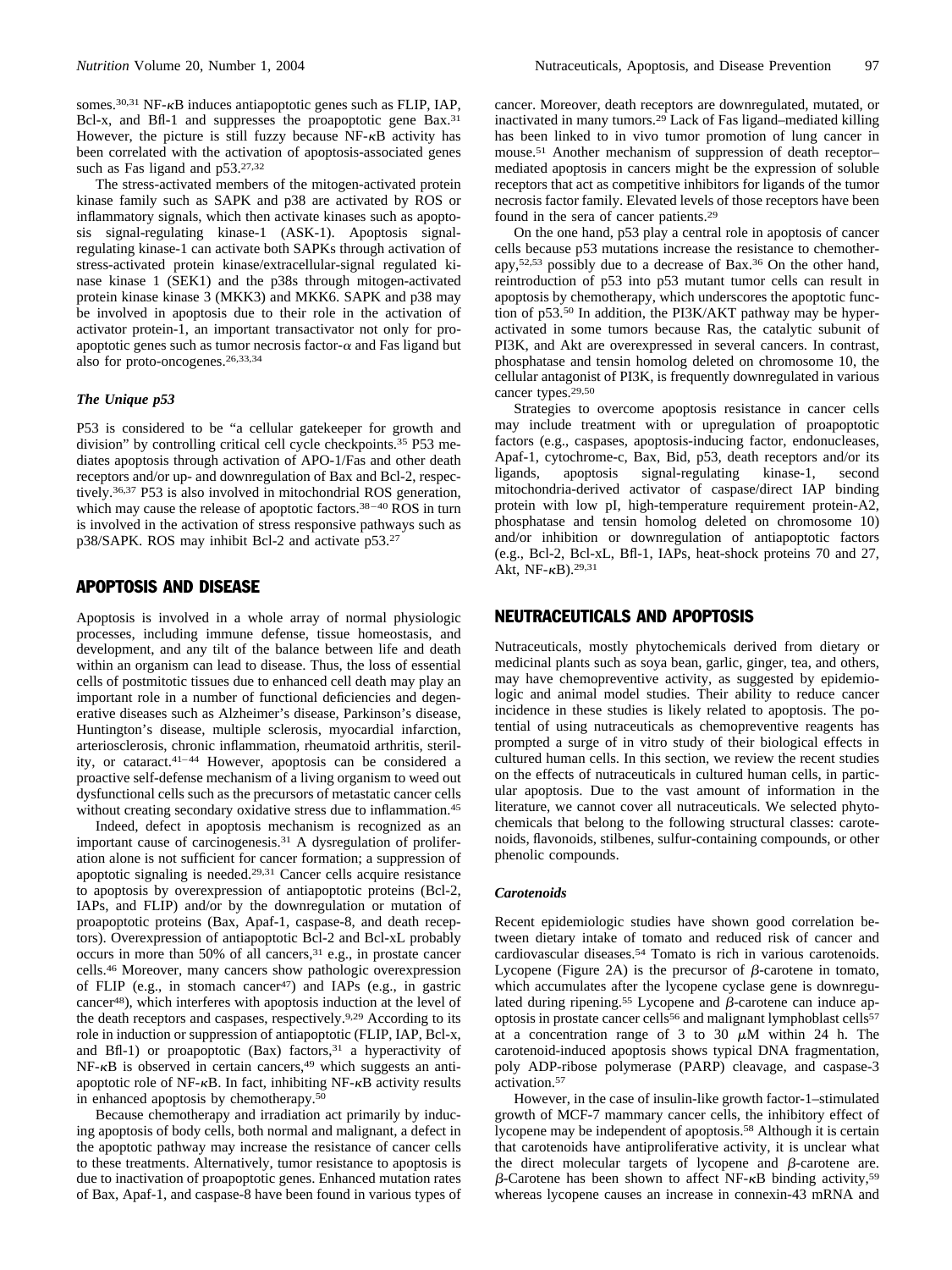<span id="page-3-0"></span>

FIG. 2. Some representative members of carotenoids, flavonoids, stilbenes, sulfur-containing compounds, or other polyphenolic compounds are illustrated: (A) lycopene; (B) (-)-epigallocatechin gallate; (C) black tea polyphenols: theaflavin (R1 = OH, R2 = OH), theaflavin-3-monogallate (R1 = OH, R2 = gallate), theaflavin-3'-monogallate (R2 = OH, R1 = gallate), theaflavin-3-3'-digallate (R1 = R2 = gallate); (D) resveratrol (3,5,4'-trihydroxy-*trans*-stilbene); (E) diallyl disulfide; (F) curcumin.

stimulates gap junction communication<sup>60</sup> at a concentration (0.1)  $\mu$ M) much lower than that required for apoptosis. Thus, it is likely that the biological effects of carotenoids are pleiotropic, and their chemopreventive activity may not be solely due to apoptosis.

#### *Flavonoids*

Flavonoids are a group of more than 4000 polyphenolic compounds that occur naturally in foods of plant origin. These compounds possess a common phenylbenzopyrone structure (C6-C3- C6), and they are categorized according to the saturation level and opening of the central pyran ring, mainly into flavones, flavonols, isoflavones, flavonols, flavanone, and flavanonols.<sup>61</sup> Among them, tea polyphenols, quercetin, and genistein have been widely studied for their potential chemopreventive applications.

Although epidemiologic studies have not yielded a clear positive correlation between tea consumption and cancer risk reduction, there is no doubt that tea extracts or tea polyphenols have promising anticancer effects in animal models[.62,63](#page-5-0) In addition to cancer, tea polyphenols may have protective effect for cardiovascular and inflammatory diseases.<sup>62,64</sup> ( $-$ )-Epigallocatechin gallate (EGCG; Figure 2B) and other catechins were first shown to be apoptotic in human lymphoid leukemic cells<sup>65</sup> and human carcinoma cells[.66](#page-5-0) Similar observation has since been extended to lung tumor cell lines,<sup>67</sup> colon cancer cells, breast cancer cells and virally transformed human fibroblasts,<sup>68</sup> prostate cancer cells,<sup>69</sup> stomach cancer cells,<sup>70</sup> brain tumor cells,<sup>71</sup> head and neck squamous carcinoma[,72](#page-5-0) and cervical cancer cells[.73](#page-5-0) The effective dosages of EGCG for apoptosis in these cells are in the range of 20 to 100  $\mu$ M, and the time course varies from 10 to 30 h. Based on the study of using p53-dominant negative mutant or p53 knockout cells, it is thought that intrinsic and extrinsic apoptotic pathways are involved in the action of EGCG[.74–76](#page-6-0)

Although the binding of Fas to an EGCG-immobilized column has been demonstrated, $\frac{7}{7}$  it is not clear whether this binding leads to the activation of Fas. Modulation of many other genes involved in cell cycling and signal transduction has also been reported, including Cip/p21, mitogen-activated protein kinase family kinases, proto-oncogenes such as c-fos, c-jun, and c-Ras, and transcription factors such as activator protein-1 and  $NF- $\kappa$ B$  at the

mRNA or protein level[.72,78,79](#page-5-0) The precise molecular action of EGCG in inducing apoptosis remains to be investigated. The finding that the EGCG-induced apoptosis in certain cells can be inhibited by exogenously added catalase<sup>80</sup> also raises the question as to whether the action of EGCG may be mediated, at least in part, by the secondary product such as  $H_2O_2$  that is generated during culture incubation. Importantly, the apoptotic effect of EGCG exhibits striking preference toward transformed cancer cells than toward their matched normal counterparts[.66,68,74,81](#page-5-0) However, some studies have also shown that EGCG can induce apoptosis in normal cells such as human endothelial ECV30[482](#page-6-0) and vascular smooth muscle cells[.76](#page-6-0)

Black tea extract is potent in inhibiting tumorigenesis in animal models, including skin, 83 lung, 84 colon, 85 esophagus, 86 and mammary gland[.87](#page-6-0) Three major black tea polyphenols, theaflavin (TF-1), theaflavin-3-gallate and theaflavin-3'-gallate (TF-2), and theaflavin-3, 3--digallate (TF-3), are derived from green tea through fermentation (Figure 2C). Black tea polyphenols induce apoptosis in human stomach cancer cells,<sup>88</sup> virally transformed human fibroblasts,<sup>89</sup> and hepatoma cells.<sup>90</sup> In the case of simian virus-40–transformed WI38 cells, TF-2 is more potent than TF-1 and TF-3,<sup>89</sup> but in human carcinoma cells, TF-3 is more potent.<sup>91</sup> The mechanism on how theaflavins induce apoptosis has not been investigated. We reported that TF-2 is 100-fold more potent in inhibiting cancer cell growth than are normal cells[.89](#page-6-0)

Genistein, quercetin, rutin, and other food flavonoids have been shown to inhibit carcinogenesis in animal models[.92](#page-6-0) They all induce apoptosis in tumor cells at the dosage range of 40 to 100  $\mu$ M.<sup>93–96</sup> Similar to tea polyphenols, it appears that these flavonoids also can differentially induce apoptosis in cancer cells, but not in their normal counterparts[.94](#page-6-0)

#### *Stilbenes*

Resveratrol (3,5,4'-trihydroxy-trans-stilbene; Figure 2D), a phytoalexin present in grapes, peanuts, and pines, has antioxidant and anti-inflammatory activities<sup>97</sup> and is the active ingredient in Leguminoseae that inhibits cellular events associated with tumor initiation, promotion, and progression in a mouse skin cancer model[.98](#page-6-0) Its potential as a cancer chemopreventive agent has been exten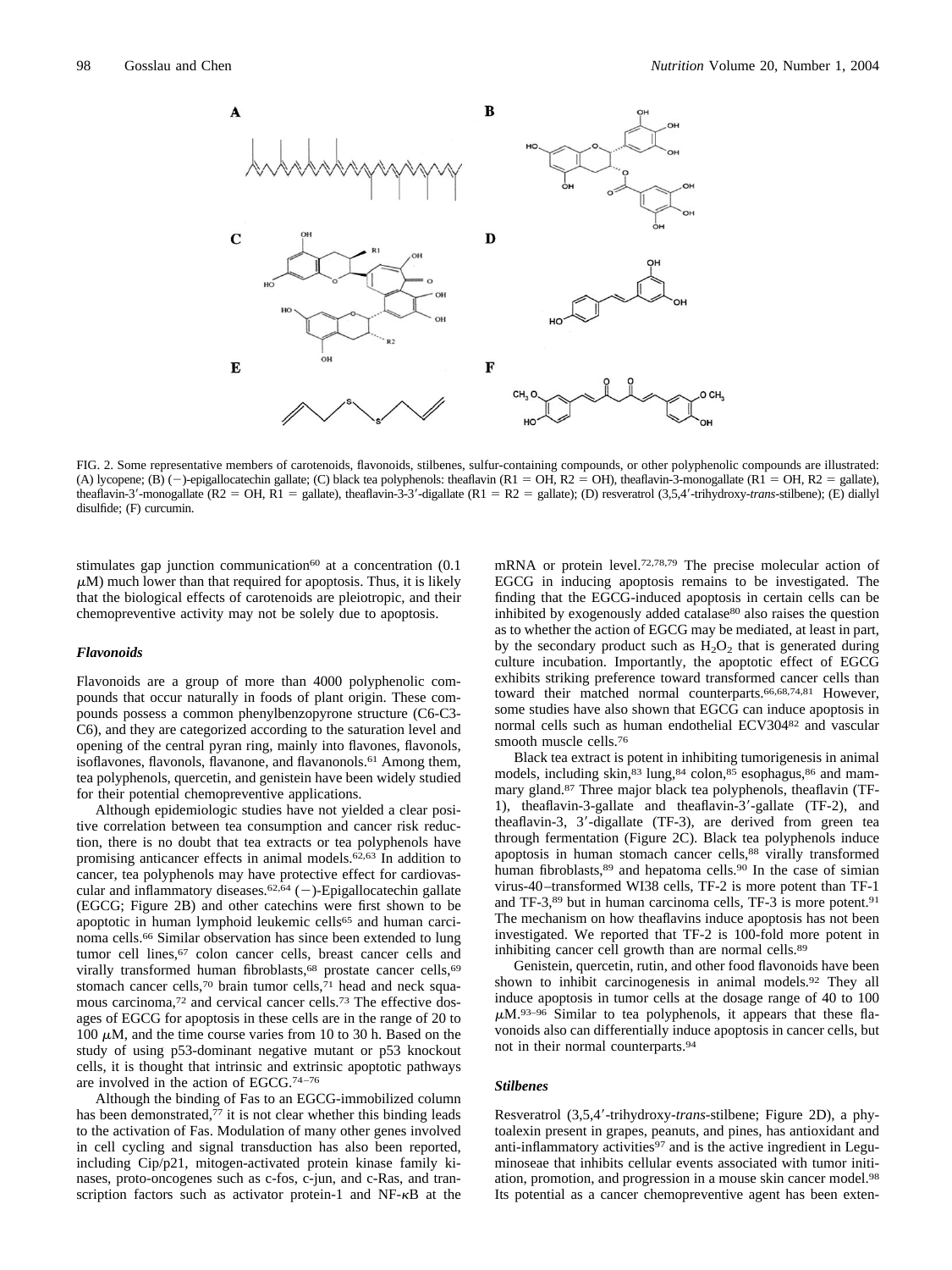<span id="page-4-0"></span>sively reviewed recently.<sup>99–102</sup> The possible role of resveratrol, a phytoestrogen, in cardiovascular protection has been reviewed recently[.103,104](#page-6-0) In vitro, resveratrol induces apoptosis and inhibits the growth of various human tumor cells, including oral squamous carcinoma[,105](#page-6-0) promyelocytic leukemia[,106](#page-6-0) human breast cancer cells[,107](#page-6-0) prostate cancer cells[,108,109](#page-6-0) esophageal carcinoma cells[,110](#page-6-0) pancreatic cancer cells,<sup>111</sup> and monocytic leukemia cells.<sup>112</sup> The dosage of resveratrol used in various studies has varied between 10 and 300  $\mu$ M, with apoptosis appearing between 24 and 96 h. Induction of p53 at the mRNA and protein levels is the most commonly observed effect of resveratrol and is considered the major cause for apoptosis. We found that resveratrol does not exhibit a clear differential growth inhibitory effect toward transformed human fibroblasts[.113](#page-6-0) Interestingly, a resveratrol analog, 3,4,5,4--tetrahydroxystilbene, is more potent than resveratrol in inducing apoptosis of transformed cells, but has no effect on normal counterparts at much higher concentrations.<sup>113</sup>

#### *Sulfur-Containing Compounds*

The use of garlic as anticancer agent has been reviewed[.114–116](#page-6-0) The allyl-sulfur compounds derived from garlic have significant antiproliferate activity against human cancers[.117,118](#page-6-0) Diallyl-sulfide and diallyl-disulfide [\(Figure 2E\)](#page-3-0) induce apoptosis in non–small cell lung cancer cell[s119](#page-6-0) and in prostate cancer and breast cancer cells[.117](#page-6-0) Another garlic component, Z-ajonene, also induces apoptosis of HL-60 cells[.120](#page-6-0) Changes in the ratio of Bax to Bcl-2 have been observed in cells treated with these compounds.

Edible Brassica plants (e.g., broccoli and cauliflower) contain substantial amounts of glucosinolates, which are converted into isothiocyanates such as sulforaphane. Animal studies have suggested that isothiocyanates have cancer chemopreventive activity[.121](#page-6-0) In vitro studies have shown that sulforaphane induces apoptosis in colon cancer cells[,122,123](#page-6-0) prostate cancer cells[,124](#page-6-0) and leukemia cells[.125](#page-6-0) In these studies, the increase of Bax in the treated cells was offered as the explanation for the effect of sulforaphane on apoptosis.

#### *Other Phenolic Compounds*

Caffeic acid phenethyl ester, an active phenolic component extracted from honeybee propolis, blocked tumorigenesis in a twostage model of mouse skin cancer that was promoted by treatment with 12-*O*-tetradecanoylphorbol-13-acetate.<sup>126</sup> Caffeic acid phenethyl ester induced apoptosis in HL-60 leukemic cells<sup>127</sup> and mouse epidermal JB6 Cl 41 cells.<sup>128</sup> In contrast, caffeic acid inhibited ceramide-induced increase in  $NF- $\kappa$ B$  activity and apoptosis[.129](#page-6-0) Clearly further research is needed to delineate the action of caffeic acid phenethyl ester in different experimental systems.

Curcumin [\(Figure 2F\)](#page-3-0), a diferuloylmethane, is a major active polyphenolic component of the food flavor turmeric (*Curcuma longa*) that has been shown to be a potent inhibitor of the initiation and promotion of chemical carcinogen-induced skin carcinogenesis in mice.<sup>130</sup> Topical application of curcumin on mouse skin inhibited chemically induced skin carcinogenesis[.131](#page-7-0) Curcumin induced apoptosis in colon carcinoma cells[,132,133](#page-7-0) leukemic cells[,134](#page-7-0) prostate cancer cells[,135](#page-7-0) melanoma cells[,136](#page-7-0) and breast cancer cells[.137](#page-7-0) By using p53-null mutant or a stable transfectant whose p53 expression is under tight tetracycline control, it has been established that curcumin induces apoptosis in tumor cells via a p53-dependent pathway[.138](#page-7-0)

## NUTRACEUTICALS AND DISEASE PREVENTION

Current research on the use of nutraceuticals as potential cancer chemopreventive agents has been limited largely to the study of their antiproliferative and apoptotic effects in human cancer cells.

Because apoptosis, as determined by DNA fragmentation, terminal deoxyuridine triphosphate nick end labeling (TUNEL) assay, annexin V, or caspase-3 activation, is measured 10 to 40 h after treatment, the molecular events preceding these measurements are unclear. For EGCG, modulation of mitogen-activated protein kinase and NF- $\kappa$ B may be involved.<sup>139,140</sup> To understand how a nutraceutical induces apoptosis or other beneficial biological activities, it is crucial to know its molecular targets as a function of time course. In addition to chemical identification of these targets, the dynamic gene expression profile of the effect of the nutraceutical, generated by array and proteomic approaches, are invaluable[.141,142](#page-7-0) For a nutraceutical to be useful, it may be desirable that its antiproliferative and apoptotic effects are limited to transformed cancer cells. It is certainly of interest to understand the molecular basis for the differential apoptotic effects of a nutraceutical such as EGCG or TF-2. Because many phytochemicals such as theaflavins, catechins, and carotenoids are photosensitive and chemically active, the stability of these compounds during experimental operations should be a concern in future nutraceutical research. The possibility that chemicals derived from the nutraceutical during culture incubation or cell metabolism are biologically active should be considered. For example, it is important to ascertain whether the effect of EGCG on apoptosis is mediated solely by  $H_2O_2.^{80}$  $H_2O_2.^{80}$  $H_2O_2.^{80}$ 

With our increased understanding of the chemistry and biology of nutraceuticals, the nutraceutical research will shift more into the area of chemoprevention. With that in mind, we offer the following considerations on the future use of nutraceuticals for disease prevention. 1) Designer nutraceuticals: To further increase the efficacy of a promising nutraceutical, one can use it as a chemical template for combinatorial synthesis. For example, we have proposed the synthesis of resveratrol analogs as a means to generate more effective compounds. Among the eight trans-stilbene derivatives that we synthesized, two are more potent than resveratrol in inducing apoptosis of cancer cells but have no detrimental effect on their normal counterparts[.89](#page-6-0) 2) Multitargeted diseases: Carcinogenesis, atherogenesis, neurodegeneration, and other age-related diseases share certain common molecular bases that can be exploited[.143](#page-7-0) With the molecular targets of nutraceuticals being known, it may be possible to develop more refined chemicals that specifically target those commonly shared sites. 3) Synergistic regimen: With the understanding of the molecular action of each nutraceutical, one can test possible synergistic effects on chemoprevention by using two or more nutraceuticals or derivatives.

## REFERENCES

- 1. Fisher B, Perera F, Cooke A, Opeitum A, Stitt L. Long-term follow-up of axillary node-positive breast cancer patients receiving adjuvant tamoxifen alone: patterns of recurrence. Int J Radiat Oncol Biol Phys 1998;42:117
- 2. Cummings S, Eckert S, Krueger K, et al. The effect of raloxifene on risk of breast cancer in postmenopausal women: results from the MORE randomized trial. Multiple Outcomes of Raloxifene Evaluation. JAMA 1999;281:2189
- 3. Veronesi U, Palo GD, Marubini E, et al. Randomized trial of fenretinide to prevent second breast malignancy in women with early breast cancer. J Natl Cancer Inst 1999;91:1847
- 4. Chemoprevention Working Group to the American Association for Cancer Research. Chemoprevention. Prevention of cancer in the next millennium. Cancer Res 1999;59:4743
- 5. Vogt C. Untersuchungen ueber die Entwicklungsgeschichte der Geburtshelferkroete (Alytes obstetricians). Solothurn: Uent and Gassmann, 1842
- 6. Kerr J, Wyllie A, Currie A. Apoptosis: a basic biological phenomenon with wide-ranging implications in tissue kinetics. Br J Cancer 1972;26:239
- 7. Green D, Reed J. Mitochondria and apoptosis. Science 1998;281:1309
- 8. Hengartner M. The biochemistry of apoptosis. Nature 2000;407:770
- 9. Reed J. Apoptosis-based therapies. Nat Rev Drug Discov 2002;1:111
- 10. vanGurp M, Festjens N, Loo Gv, Saelens X, Vandenabeele P. Mitochondrial intermembrane proteins in cell death. Biochem Biophys Res Commun 2003; 304:487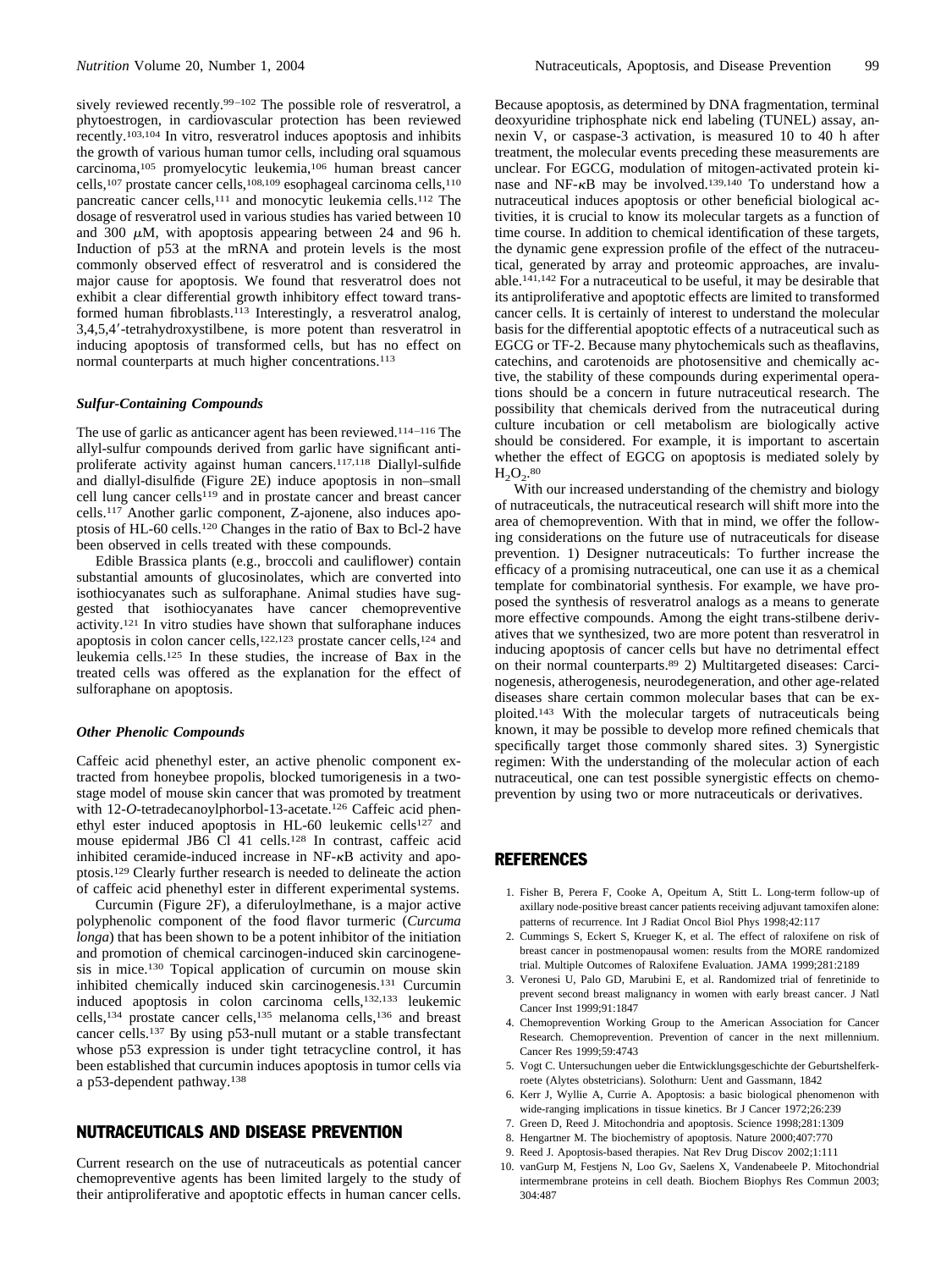- <span id="page-5-0"></span>11. Kroemer G, Dallaporta B, Resche-Rigon M. The mitochondrial death/life regulator in apoptosis and necrosis. Annu Rev Physiol 1998;60:619
- 12. Davies K. Oxidative stress: the paradox of aerobic life. In: Rice-Evans C, Halliwell B, Lunt G, eds. Free radicals and oxidative stress: environment, drugs and food additives. London: Portland Press, 1995:1–31
- 13. Gosslau A, Rensing L. Oxidativer Stress, altersabhängige Zellschädigungen und antioxidative Mechanismen (Oxidative stress, age-related cell damage and antioxidative mechanisms). Z Gerontol Geriatr 2002;35:139
- 14. Loeffler M, Kroemer G. The mitochondrion in cell death control: certainties and incognita. Exp Cell Res 2000;256:19
- 15. Scorrano L, Korsmeyer S. Mechanisms of cytochrome c release by proapoptotic BCL-2 family members. Biochem Biophys Res Commun 2003;304:437
- 16. Kumar S, Vaux D. Apoptosis. A Cinderella caspase takes center stage. Science 2002;297:1290
- 17. Susin S, Zamzami N, Castedo M, et al. The central executioner of apoptosis: multiple connections between protease activation and mitochondria in Fas/APO-1/CD95- and ceramide-induced apoptosis. J Exp Med 1997;186:25
- 18. Creagh E, Martin S. Caspases: cellular demolition experts. Biochem Soc Trans 2001;29:696
- 19. Xanthoudakis S, Nicholson D. Heat shock proteins as death determinants. Nat Cell Biol 2000;2:E163
- 20. Skulachev V. Power transmission along biological membranes. J Membr Biol 1990;114:97
- 21. Gosslau A, Dittrich W, Willig A, Jaros P. Cytological effects of platelet-derived growth factor on mitochondrial ultrastructure in fibroblasts. Comp Biochem Physiol 2001;128:241
- 22. Nakagawa T, Zhu H, Morishima N, et al. Caspase-12 mediates endoplasmicreticulum-specific apoptosis and cytotoxicity by amyloid-beta. Nature 2000; 403:98
- 23. Strater J, Moller P. Expression and function of death receptors and their natural ligands in the intestine. Ann NY Acad Sci 2000;915:162
- 24. Peter M, Krammer P. The CD95(APO-1/Fas) DISC and beyond. Cell Death Differ 2003;10:26
- 25. Krueger A, Baumann S, Krammer P, Kirchhoff S. FLICE-inhibitory proteins: regulators of death receptor-mediated apoptosis. Mol Cell Biol 2001;21:8247
- 26. Kyriakis J, Avruch J. Mammalian mitogen-activated protein kinase signal transduction pathways activated by stress and inflammation. Physiol Rev 2001; 81:807
- 27. Martindale J, Holbrook N. Cellular response to oxidative stress: signaling for suicide and survival. J Cell Physiol 2002;192:1
- 28. Peso Ld, Gonzalez-Garcia M, Page C, Herrera R, Nunez G. Interleukin-3– induced phosphorylation of BAD through the protein kinase Akt. Science 1997;278:687
- 29. Igney F, Krammer P. Death and anti-death: tumour resistance to apoptosis. Nat Rev Cancer 2002;2:277
- 30. Li X, Stark G. NFkappaB-dependent signaling pathways. Exp Hematol 2002; 30:285
- 31. Reed J. Apoptosis-targeted therapies for cancer. Cancer Cell 2003;3:17
- 32. Ryan K, Ernst M, Rice N, Vousden K. Role of NF-kappaB in p53-mediated programmed cell death. Nature 2000;404:892
- 33. Ichijo H, Nishida E, Irie K, et al. Induction of apoptosis by ASK1, a mammalian MAPKKK that activates SAPK/JNK and p38 signaling pathways. Science 1997;275:90
- 34. Shaulian E, Karin M. AP-1 as a regulator of cell life and death. Nat Cell Biol 2002;4:E131
- 35. Levine A. P53, the cellular gatekeeper for growth and division. Cell Mol Biol 1997;88:323
- 36. Yin C, Knudson C, Korsmeyer S, Dyke TV. Bax suppresses tumorigenesis and stimulates apoptosis in vivo. Nature 1997;385:637
- 37. Pietenpol J, Stewart Z. Cell cycle checkpoint signaling: cell cycle arrest versus apoptosis. Toxicology 2002;181–182:475
- 38. Johnson T, Yu Z, Ferrans V, Lowenstein R, Finkel T. Reactive oxygen species are downstream mediators of p53-dependent apoptosis. Proc Natl Acad Sci USA 1996;93:11848
- 39. Miyashita T, Reed J. Tumor suppressor p53 is a direct transcriptional activator of the human bax gene. Cell Mol Biol 1995;80:293
- 40. Sheikh M, Fornace AJ. Role of p53 family members in apoptosis. J Cell Physiol 2000;182:171
- 41. Williams L. Oxidative stress, age-related neurodegeneration, and the potential for neurotrophic treatment. Cerebrovasc Brain Metab Rev 1995;7:55
- 42. Knight J. Free radicals: their history and current status in aging and disease. Ann Clin Lab Sci 1998;28:331
- 43. Knight J. The biochemistry of aging. Adv Clin Chem 2000;35:1
- 44. Cottrell D, Blakely E, Borthwick G, et al. Role of mitochondrial DNA mutations in disease and aging. Ann NY Acad Sci 2000;908:199
- 45. Davies K. Oxidative stress, antioxidant defenses, and damage removal, repair, and replacement systems. IUBMB Life 2000;50:279
- 46. Yang C, Lin H, Chen C, et al. Bcl-xL mediates a survival mechanism independent of the phosphoinositide 3-kinase/Akt pathway in prostate cancer cells. J Biol Chem 2003;278:25872
- 47. Lee S, Kim H, Kim S, et al. Increased expression of FLIP, an inhibitor of Fas-mediated apoptosis, in stomach cancer. APMIS 2003;111:309
- 48. Kania J, Konturek S, Marlicz K, Hahn E, Konturek P. Expression of survivin and caspase-3 in gastric cancer. Dig Dis Sci 2003;48:266
- 49. Karin M, Cao Y, Greten F, Li Z. NF-kappaB in cancer: from innocent bystander to major culprit. Nat Rev Cancer 2002;2:301
- 50. Lowe S, Lin A. Apoptosis in cancer. Carcinogenesis 2000;21:485
- 51. Lee J, Sayers T, Back T, Wigginton J, Wiltrout R. Lack of FasL-mediated killing leads to in vivo tumor promotion in mouse Lewis lung cancer. Apoptosis 2003;8:151
- 52. Lee J, Bernstein A. P53 mutations increase resistance to ionizing radiation. Proc Natl Acad Sci USA 1993;90:5742
- 53. Lowe S, Bodis S, McClatchey A, et al. P53 status and the efficacy of cancer therapy in vivo. Science 1994;266:807
- 54. Heber D. Colorful cancer prevention: alpha-carotene, lycopene, and lung cancer. Am J Clin Nutr 2000;72:901
- 55. Heber D, Lu Q. Overview of mechanisms of action of lycopene. Exp Biol Med (Maywood) 2002;227:920
- 56. Kotake-Nara E, Kushiro M, Zhang H, et al. Carotenoids affect proliferation of human prostate cancer cells. J Nutr 2001;131:3303
- 57. Muller K, Carpenter K, Challis I, Skepper J, Arends M. Carotenoids induce apoptosis in the T-lymphoblast cell line Jurkat E6.1. Free Radic Res 2002;36: 791
- 58. Karas M, Amir H, Fishman D, et al. Lycopene interferes with cell cycle progression and insulin-like growth factor I signaling in mammary cancer cells. Nutr Cancer 2000;36:101
- 59. Palozza P, Serini S, Torsello A, et al. Beta-carotene regulates NF-kappaB DNA-binding activity by a redox mechanism in human leukemia and colon adenocarcinoma cells. J Nutr 2003;133:381
- 60. Stahl W, Laar Jv, Martin H, Emmerich T, Sies H. Stimulation of gap junctional communication: comparison of acyclo-retinoic acid and lycopene. Arch Biochem Biophys 2000;373:271
- 61. Yang C, Landau J, Huang M, Newmark H. Inhibition of carcinogenesis by dietary polyphenolic compounds. Annu Rev Nutr 2001;21:381
- 62. Sueoka N, Suganuma M, Sueoka E, et al. A new function of green tea: prevention of lifestyle-related diseases. Ann NY Acad Sci 2001;928:274
- 63. Higdon J, Frei B. Tea catechins and polyphenols: health effects, metabolism, and antioxidant functions. Crit Rev Food Sci Nutr 2003;43:89
- 64. Vinson J. Black and green tea and heart disease: a review. Biofactors 2000;13: 127
- 65. Achiwa Y, Hibasami H, Katsuzaki H, Imai K, Komiya T. Inhibitory effects of persimmon (*Diospyros kaki*) extract and related polyphenol compounds on growth of human lymphoid leukemia cells. Biosci Biotechnol Biochem 1997; 61:1099
- 66. Ahmad N, Gupta S, Mukhtar H. Green tea polyphenol epigallocatechin-3 gallate differentially modulates nuclear factor kappaB in cancer cells versus normal cells. Arch Biochem Biophys 2000;376:338
- 67. Yang G, Liao J, Kim K, Yurkow E, Yang C. Inhibition of growth and induction of apoptosis in human cancer cell lines by tea polyphenols. Carcinogenesis 1998;19:611
- 68. Chen Z, Schell J, Ho C, Chen K. Green tea epigallocatechin gallate shows a pronounced growth inhibitory effect on cancerous cells but not on their normal counterparts. Cancer Lett 1998;129:173
- 69. Paschka A, Butler R, Young C. Induction of apoptosis in prostate cancer cell lines by the green tea component,  $(-)$ -epigallocatechin-3-gallate. Cancer Lett 1998;130:1
- 70. Okabe S, Ochiai Y, Aida M, et al. Mechanistic aspects of green tea as a cancer preventive: effect of components on human stomach cancer cell lines. Jpn J Cancer Res 1999;90:733
- 71. Yokoyama S, Hirano H, Wakimaru N, Sarker K, Kuratsu J. Inhibitory effect of epigallocatechin-gallate on brain tumor cell lines in vitro. Neuro-oncology 2001;3:22
- 72. Masuda M, Suzui M, Weinstein I. Effects of epigallocatechin-3-gallate on growth, epidermal growth factor receptor signaling pathways, gene expression, and chemosensitivity in human head and neck squamous cell carcinoma cell lines. Clin Cancer Res 2001;7:4220
- 73. Ahn W, Huh S, Bae S, et al. A major constituent of green tea, EGCG, inhibits the growth of a human cervical cancer cell line, CaSki cells, through apoptosis, G(1) arrest, and regulation of gene expression. DNA Cell Biol 2003;22:217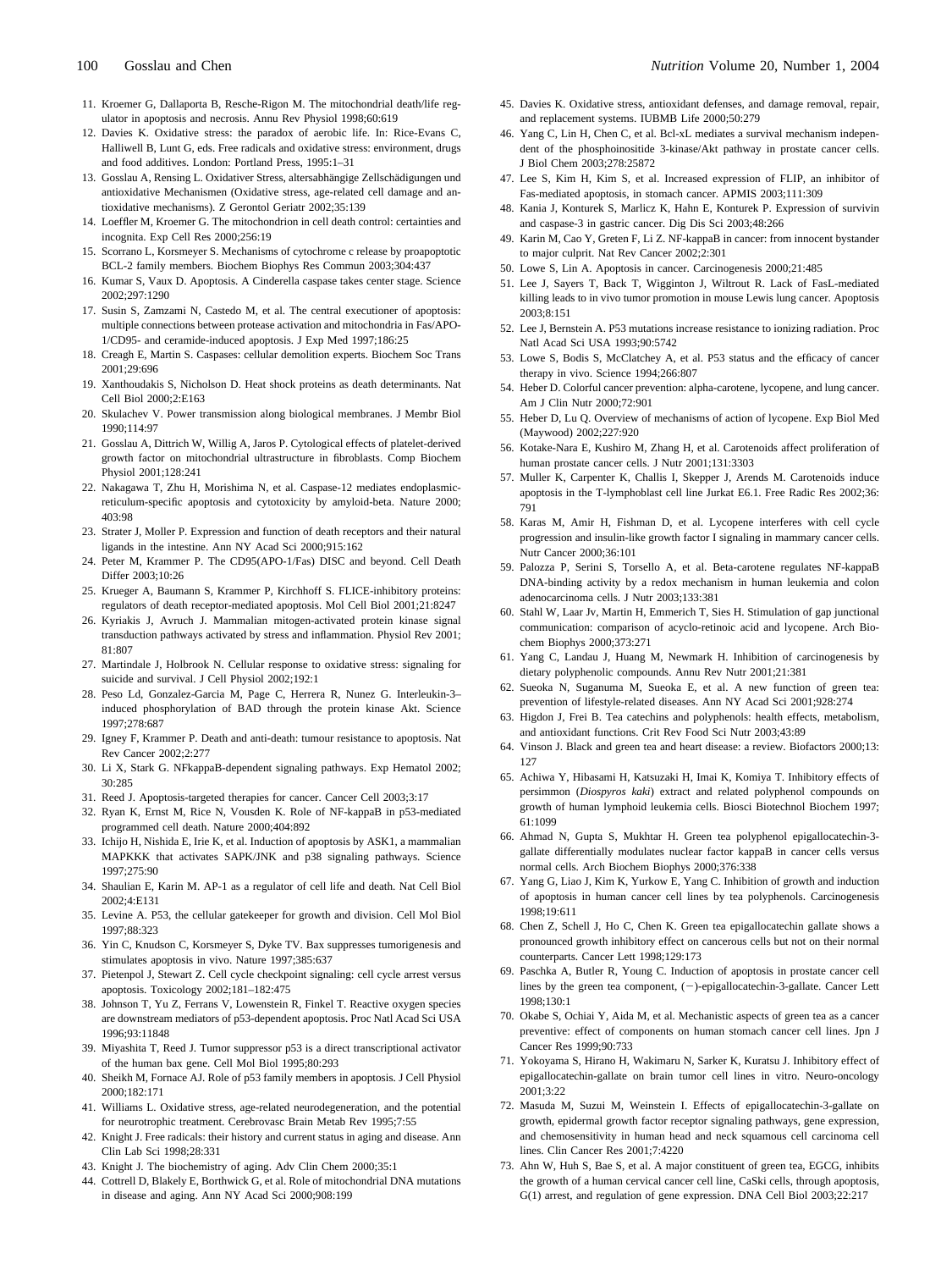- <span id="page-6-0"></span>74. Vergote D, Cren-Olive C, Chopin V, et al. (-)-Epigallocatechin (EGC) of green tea induces apoptosis of human breast cancer cells but not of their normal counterparts. Breast Cancer Res Treat 2002;76:195
- 75. Kuo P, Lin C. Green tea constituent (-)-epigallocatechin-3-gallate inhibits Hep G2 cell proliferation and induces apoptosis through p53-dependent and Fasmediated pathways. J Biomed Sci 2003;10:219
- 76. Hofmann C, Sonenshein G. Green tea polyphenol epigallocatechin-3 gallate induces apoptosis of proliferating vascular smooth muscle cells via activation of p53. FASEB J 2003;17:702
- 77. Hayakawa S, Saeki K, Sazuka M, et al. Apoptosis induction by epigallocatechin gallate involves its binding to Fas. Biochem Biophys Res Commun 2001;285: 1102
- 78. Gupta S, Hussain T, Mukhtar H. Molecular pathway for  $(-)$ -epigallocatechin-3-gallate-induced cell cycle arrest and apoptosis of human prostate carcinoma cells. Arch Biochem Biophys 2003;410:177
- 79. Weinreb O, Mandel S, Youdim M. cDNA gene expression profile homology of antioxidants and their antiapoptotic and proapoptotic activities in human neuroblastoma cells. FASEB J 2003;17:935
- 80. Yang G, Liao J, Li C, et al. Effect of black and green tea polyphenols on c-jun phosphorylation and  $H_2O_2$  production in transformed and non-transformed human bronchial cell lines: possible mechanisms of cell growth inhibition and apoptosis induction. Carcinogenesis 2000;21:2035
- 81. Wang Y, Bachrach U. The specific anti-cancer activity of green tea  $(-)$ epigallocatechin-3-gallate (EGCG). Amino Acids 2002;22:131
- 82. Yoo H, Shin B, Park J, et al. Induction of apoptosis by the green tea flavonol (-)-epigallocatechin-3-gallate in human endothelial ECV 304 cells. Anticancer Res 2002;22:3373
- 83. Javed S, Mehrotra N, Shukla Y. Chemopreventive effects of black tea polyphenols in mouse skin model of carcinogenesis. Biomed Environ Sci 1998;11:307
- 84. Yang G, Liu Z, Seril D, et al. Black tea constituents, theaflavins, inhibit 4-(methylnitrosamino)  $-1$ -(3-pyridyl)-1-butanone (NNK)-induced lung tumorigenesis in A/J mice. Carcinogenesis 1997;18:2361
- 85. Weisburger J, Rivenson A, Reinhardt J, et al. Effect of black tea on azoxymethane-induced colon cancer. Carcinogenesis 1998;19:229
- 86. Morse M, Kresty L, Steele V, et al. Effects of theaflavins on N-nitrosomethylbenzylamine–induced esophageal tumorigenesis. Nutr Cancer 1997;29:7
- 87. Rogers A, Hafer L, Iskander Y, Yang S. Black tea and mammary gland carcinogenesis by 7,12-dimethylbenz [a]anthracene in rats fed control or high fat diets. Carcinogenesis 1998;19:1269
- 88. Hibasami Y, Komiya T, Achiwa Y, et al. Black tea theaflavins induce programmed cell death in cultured human stomach cancer cells. Int J Mol Med 1998;1:725
- 89. Lu J, Ho C, Ghai G, Chen K. Differential effects of theaflavin monogallates on cell growth, apoptosis, and Cox-2 gene expression in cancerous versus normal cells. Cancer Res 2000;60:6465
- 90. Zhang G, Miura Y, Yagasaki K. Induction of apoptosis and cell cycle arrest in cancer cells by in vivo metabolites of teas. Nutr Cancer 2000;38:265
- 91. Liang Y, Chen Y, Lin Y, et al. Suppression of extracellular signals and cell proliferation by the black tea polyphenol, theaflavin-3,3'-digallate. Carcinogenesis 1999;20:733
- 92. Gee J, Hara H, Johnson I. Suppression of intestinal crypt cell proliferation and aberrant crypt foci by dietary quercetin in rats. Nutr Cancer 2002;43:193
- 93. Katdare M, Osborne M, Telang N. Soy isoflavone genistein modulates cell cycle progression and induces apoptosis in HER-2/neu oncogene expressing human breast epithelial cells. Int J Oncol 2002;21:809
- 94. Upadhyay S, Neburi M, Chinni S, et al. Differential sensitivity of normal and malignant breast epithelial cells to genistein is partly mediated by p21(WAF1). Clin Cancer Res 2001;7:1782
- 95. Choi J, Kim J, Lee J, et al. Induction of cell cycle arrest and apoptosis in human breast cancer cells by quercetin. Int J Oncol 2001;19:837
- 96. Iwashita K, Kobori M, Yamaki K, Tsushida T. Flavonoids inhibit cell growth and induce apoptosis in B16 melanoma 4A5 cells. Biosci Biotechnol Biochem 2000;64:1813
- 97. Jeandet P, Bessis R, Gautheron B. The production of resveratrol by grape berries in different developmental stages. Am J Enol Viticult 1991;42:41
- 98. Jang M, Cai L, Udeani G, et al. Cancer chemopreventive activity of resveratrol, a natural product derived from grapes. Science 1997;275:218
- 99. Gusman J, Malonne H, Atassi G. A reappraisal of the potential chemopreventive and chemotherapeutic properties of resveratrol. Carcinogenesis 2001;22:1111
- 100. Savouret J, Quesne M. Resveratrol and cancer: a review. Biomed Pharmacother 2002;56:84
- 101. Aziz M, Kumar R, Ahmad N. Cancer chemoprevention by resveratrol: In vitro and in vivo studies and the underlying mechanisms (review). Int J Oncol 2003;23:17
- 102. Bhat K, Pezzuto J. Cancer chemopreventive activity of resveratrol. Ann NY Acad Sci 2002;957:210
- 103. Hung L, Chen J, Lee R, Liang H, Su M. Beneficial effects of astringinin, a resveratrol analogue, on the ischemia and reperfusion damage in rat heart. Free Radic Biol Med 2001;30:877
- 104. Wu J, Wang Z, Hsieh T, et al. Mechanism of cardioprotection by resveratrol, a phenolic antioxidant present in red wine (review). Int J Mol Med 2001;8:3
- 105. Elattar T, Virji A. The effect of red wine and its components on growth and proliferation of human oral squamous carcinoma cells. Anticancer Res 1999; 19:5407
- 106. Surh Y, Hurh Y, Kang J, et al. Resveratrol, an antioxidant present in red wine, induces apoptosis in human promyelocytic leukemia (HL-60) cells. Cancer Lett 1999;140:1
- 107. Lu R, Serrero G. Resveratrol, a natural product derived from grape, exhibits antiestrogenic activity and inhibits the of human breast cancer cells. Cell Physiol 1999;179:297
- 108. Hsieh T, Wu J. Differential effects on growth, cell cycle arrest, and induction of apoptosis by resveratrol in human prostate cancer cell lines. Exp Cell Res 1999;249:109
- 109. Narayanan B, Narayanan N, Re G, Nixon D. Differential expression of genes induced by resveratrol in LNCaP cells: p53-mediated molecular targets. Int J Cancer 2003;104:204
- 110. Zhou H, Yan Y, Sun Y, Zhu J. Resveratrol induces apoptosis in human esophageal carcinoma cells. World J Gastroenterol 2003;9:408
- 111. Ding X, Adrian T. Resveratrol inhibits proliferation and induces apoptosis in human pancreatic cancer cells. Pancreas 2002;25:E71
- 112. Tsan M, White J, Maheshwari J, Bremner T, Sacco J. Resveratrol induces Fas signalling-independent apoptosis in THP-1 human monocytic leukaemia cells. Br J Haematol 2000;109:405
- 113. Lu J, Ho C, Ghai G, Chen K. Resveratrol analog, 3,4,5,4--tetrahydroxystilbene, differentially induces pro-apoptotic p53/Bax gene expression and inhibits the growth of transformed cells but not their normal counterparts. Carcinogenesis 2001;22:321
- 114. Milner J. A historical perspective on garlic and cancer. J Nutr 2001;131:1027S
- 115. Das S. Garlic—a natural source of cancer preventive compounds. Asian Pac J Cancer Prev 2002;3:305
- 116. Thomson M, Ali M. Garlic (*Allium sativum*): a review of its potential use as an anti-cancer agent. Curr Cancer Drug Targets 2003;3:67
- 117. Pinto J, Rivlin R. Antiproliferative effects of allium derivatives from garlic. J Nutr 2001;131:1058S
- 118. Knowles L, Milner J. Possible mechanism by which allyl sulfides suppress neoplastic cell proliferation. J Nutr 2001;131:1061S
- 119. Hong Y, Ham Y, Choi J, Kim J. Effects of allyl sulfur compounds and garlic extract on the expression of Bcl-2, Bax, and p53 in non small cell lung cancer cell lines. Exp Mol Med 2000;32:127
- 120. Li M, Min J, Cui J, et al. Z-ajoene induces apoptosis of HL-60 cells: involvement of Bcl-2 cleavage. Nutr Cancer 2002;42:241
- 121. Hecht S. Chemoprevention by isothiocyanates. J Cell Biochem Suppl 1995;22: 195
- 122. Gamet-Payrastre L, Li P, Lumeau S, et al. Sulforaphane, a naturally occurring isothiocyanate, induces cell cycle arrest and apoptosis in HT29 human colon cancer cells. Cancer Res 2000;60:1426
- 123. Bonnesen C, Eggleston I, Hayes J. Dietary indoles and isothiocyanates that are generated from cruciferous vegetables can both stimulate apoptosis and confer protection against DNA damage in human colon cell lines. Cancer Res 2001; 61:6120
- 124. Chiao J, Chung F, Kancherla R, et al. Sulforaphane and its metabolite mediate growth arrest and apoptosis in human prostate cancer cells. Int J Oncol 2002; 20:631
- 125. Fimognari C, Nusse M, Cesari R, et al. Growth inhibition, cell-cycle arrest and apoptosis in human T-cell leukemia by the isothiocyanate sulforaphane. Carcinogenesis 2002;23:581
- 126. Huang M, Ma W, Yen P, et al. Inhibitory effects of caffeic acid phenethyl ester (CAPE) on 12-O-tetradecanoylphorbol-13-acetate-induced tumor promotion in mouse skin and the synthesis of DNA, RNA and protein in HeLa cells. Carcinogenesis 1996;17:761
- 127. Chen Y, Shiao M, Hsu M, Tsai T, Wang S. Effect of caffeic acid phenethyl ester, an antioxidant from propolis, on inducing apoptosis in human leukemic HL-60 cells. J Agric Food Chem 2001;49:5615
- 128. Nomura M, Kaji A, Ma W, Miyamoto K, Dong Z. Suppression of cell transformation and induction of apoptosis by caffeic acid phenethyl ester. Mol Carcinog 2001;31:83
- 129. Nardini M, Leonardi F, Scaccini C, Virgili F. Modulation of ceramide-induced NF-kappaB binding activity and apoptotic response by caffeic acid in U937 cells: comparison with other antioxidants. Free Radic Biol Med 2001;30:722
- 130. Huang M, Newmark H, Frenkel K. Inhibitory effects of curcumin on tumorigenesis in mice. J Cell Biochem Biophys Res Commun 1997;27:S26